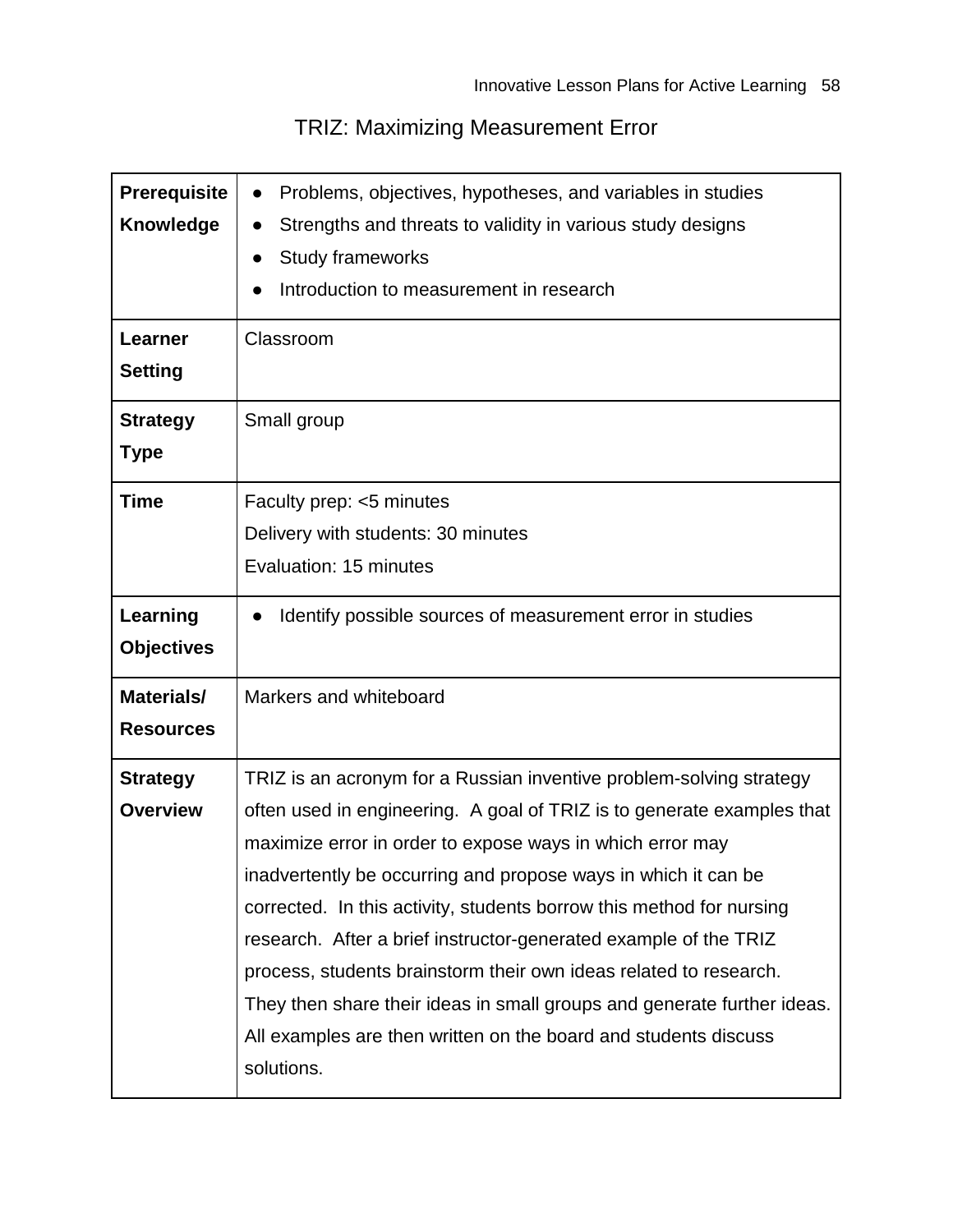| <b>Steps</b>      | 1. Share example of applying TRIZ to a clinical problem: How do you      |
|-------------------|--------------------------------------------------------------------------|
|                   | make your patient fall?                                                  |
|                   | 2. Encourage creative responses from class. Answers might include:       |
|                   | trip him, tell her to always get up on her own, neglect hourly           |
|                   | rounding duties.                                                         |
|                   | 3. Explain how these examples may actually occur: Although I don't       |
|                   | purposely trip my patient, what obstacles might I accidentally leave     |
|                   | in his way? Although I don't tell my patient to always get up on her     |
|                   | own, if I don't always tell her otherwise, this may still be the         |
|                   | impression she gets.                                                     |
|                   | 4. Introduce a research study/measurement topic to the class (i.e. a     |
|                   | study about a community-based exercise program that is                   |
|                   | measuring blood pressure as an outcome)                                  |
|                   | 5. Have students take 2-3 minutes to individually write down as many     |
|                   | ideas as they can about increasing measurement error in this             |
|                   | proposed study                                                           |
|                   | 6. In small groups, students take the next several minutes to share      |
|                   | their ideas with each other and write down any more ideas that           |
|                   | come to mind                                                             |
|                   | 7. Group representatives write ideas on the whiteboard. The              |
|                   | instructor may streamline/eliminate duplicate ideas.                     |
|                   | 8. In their small groups, student discuss solutions for correcting the   |
|                   | measurement error ideas displayed on the whiteboard.                     |
|                   | The instructor facilitates a class discussion of solutions.<br>9.        |
|                   | 10. The instructor encourages students to use this critical mindset      |
|                   | when analyzing measurement in studies, possibly tying this               |
|                   | exercise to a research article recently discussed in class. What         |
|                   | kinds of unseen measurement errors may have occurred?                    |
| <b>Evaluation</b> | Low stakes – Instructor feedback during class activity and/or credit for |
|                   | active participation                                                     |
|                   |                                                                          |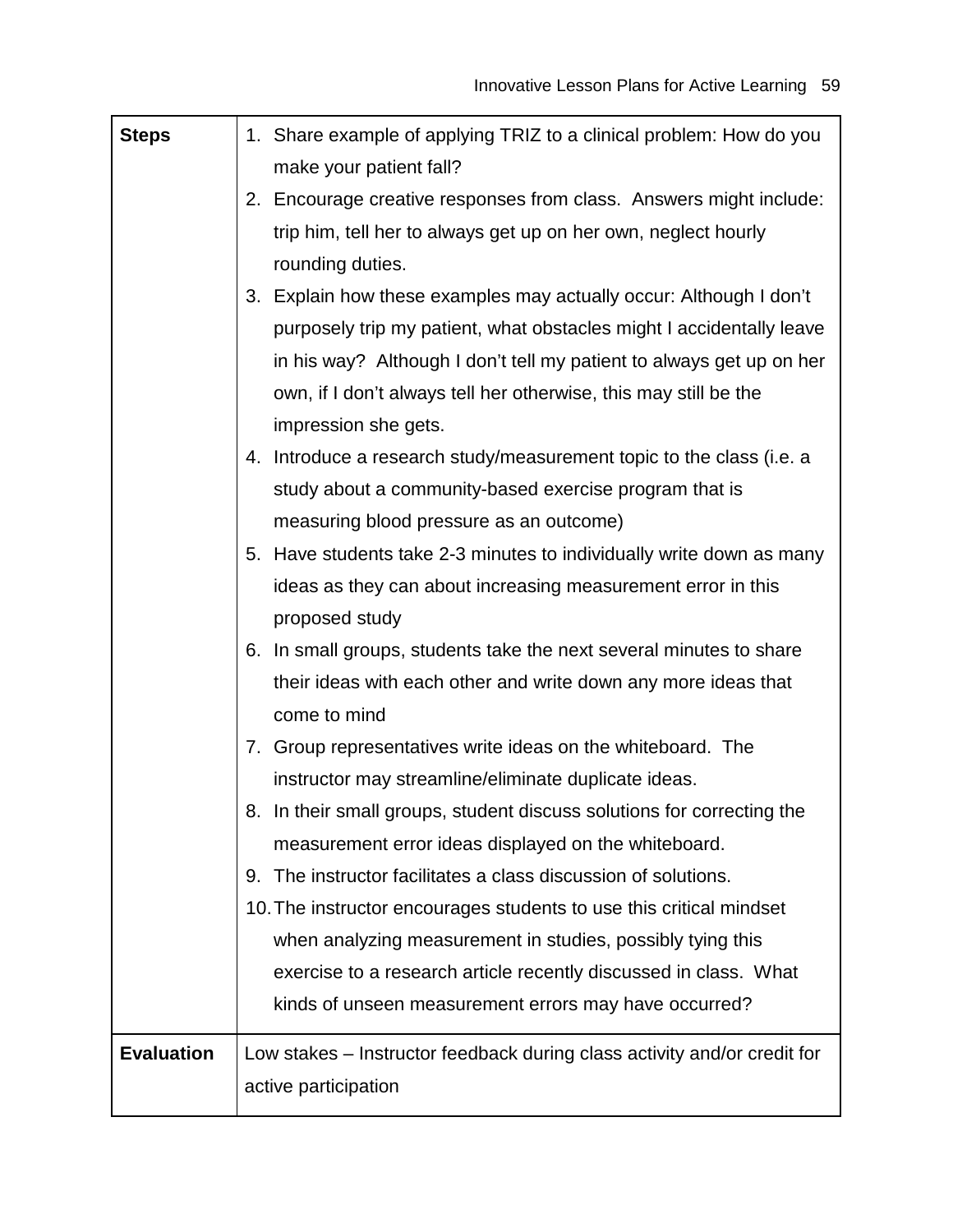## **Crossword Puzzle Creation**

| <b>Prerequisite</b> | Critiquing quantitative and qualitative studies,<br>$\bullet$          |
|---------------------|------------------------------------------------------------------------|
| Knowledge           | Introducing meta-analysis and meta-synthesis studies                   |
| Learner             | Classroom or online                                                    |
| <b>Setting</b>      |                                                                        |
| <b>Strategy</b>     | Game                                                                   |
| <b>Type</b>         |                                                                        |
| <b>Time</b>         | Faculty Prep: 30-60 minutes                                            |
|                     | Delivery with students: 2 -3 hours depending on how many sections      |
|                     | of article critiqued                                                   |
|                     | Evaluation: 30 minutes                                                 |
| Learning            | Define and comprehend terms within research articles                   |
| <b>Objectives</b>   |                                                                        |
| Materials/          | http://www.armoredpenguin.com/crossword/                               |
| <b>Resources</b>    | Research articles of your choosing-see steps for suggestions           |
| <b>Strategy</b>     | Each student creates a crossword puzzle using key terms they identify  |
| <b>Overview</b>     | in a research article. The crossword puzzles they create may be used   |
|                     | by other students in subsequent weeks. This assignment helps           |
|                     | students comprehend various sections of a research article as they     |
|                     | need to select keywords in each section.                               |
| <b>Steps</b>        | 1. Select and assign various nursing research articles (possibly one   |
|                     | qualitative and one quantitative, or a meta analysis and meta          |
|                     | synthesis) to each student                                             |
|                     | Assign students to various sections of each article (suggestion:<br>2. |
|                     | background and methods, findings and discussion), or the entire        |
|                     | article                                                                |
|                     | 3. Each student selects approximately 15 words and definitions         |
|                     | based on the article, or found in other resources (statistical terms,  |
|                     | etc.). Provide the students with the following information to set up   |
|                     | the puzzle                                                             |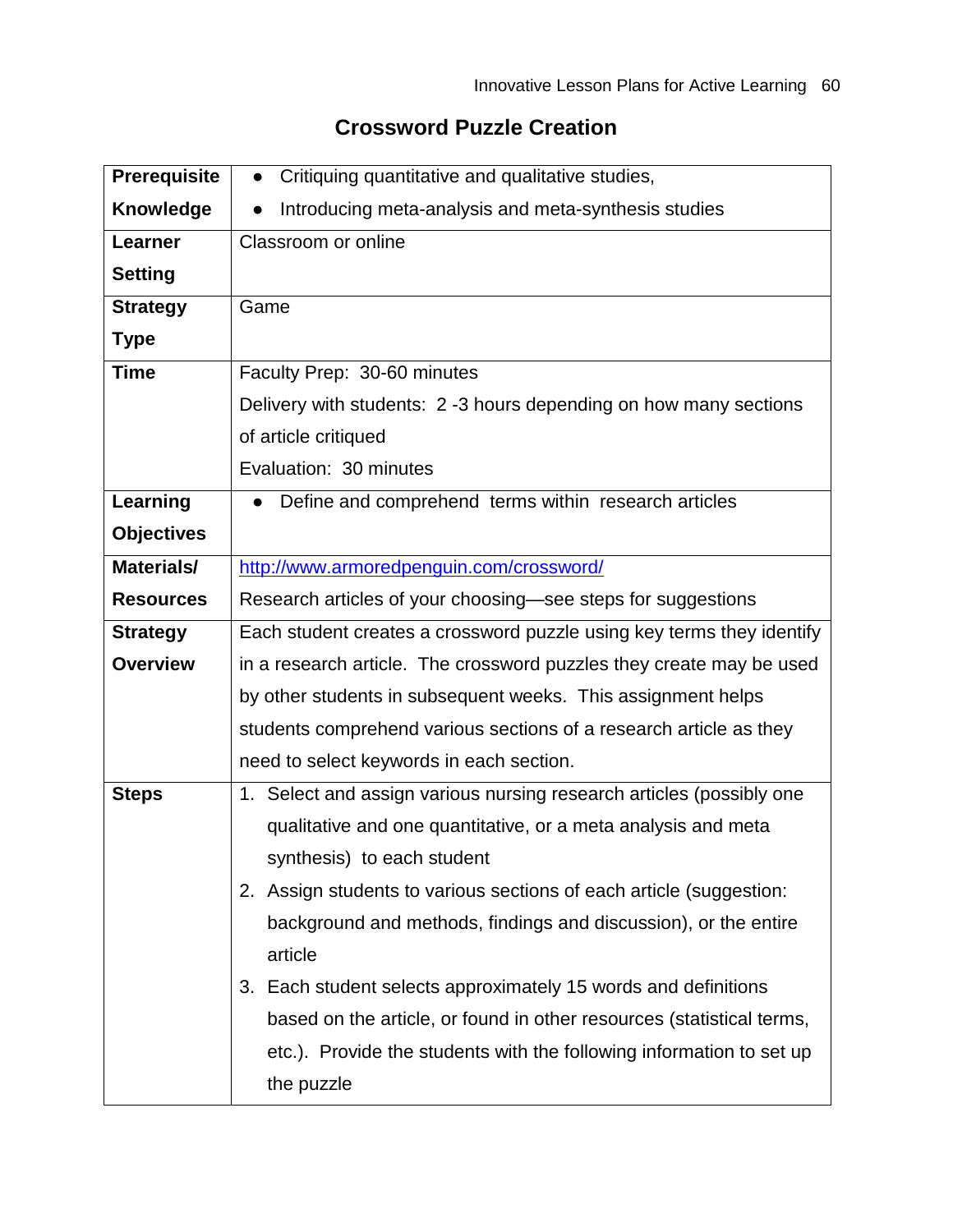| 4. Go to http://www.armoredpenguin.com/crossword/ |  |
|---------------------------------------------------|--|
|---------------------------------------------------|--|

- 5. In the title line, enter the first author of the study, and if only doing certain sections, the section used to create crossword puzzle (example: King, background and methods
- 6. Author's name is the name of the student creating the puzzle.
- 7. Description of puzzle can be name of course and course code, or name of assignment, etc. at the faculty's discretion *For the following steps, refer to the notes on the webpage for more descriptions of options and see screen shots following instructions.*
- 8. Set minimum number of groups to 2.
- 9. Start with 20 for size of square
- 10.Instruct students to select gray or black for preferred color. Note that if you will print these out for students to use, gray squares require less ink, black is more traditional
- 11.Let students know if you want all words in all capital letters, or leave as they are entered. Suggestion: leave words as entered, as spell check will notice errors more easily if you don't have words in all caps.
- 12.Instruct students regarding "omit words" (see cue) and determine how you want the puzzle to format (suggested to leave at "no")
- 13.Select "no" for free form and omit answer key
- 14.You have the option of using an uploaded file to create the puzzle, but students must follow formatting instructions. For the size of puzzle students create, entering the text is fine and not cumbersome.
- 15.Inform students of your preferred PDF font and page size
- 16.A 15 word puzzle can fit both cues and puzzle on one page. If you want students to create a larger puzzle, have cues and puzzle on 2 pages.
- 17.Instruct students on your preferences for information gap (used